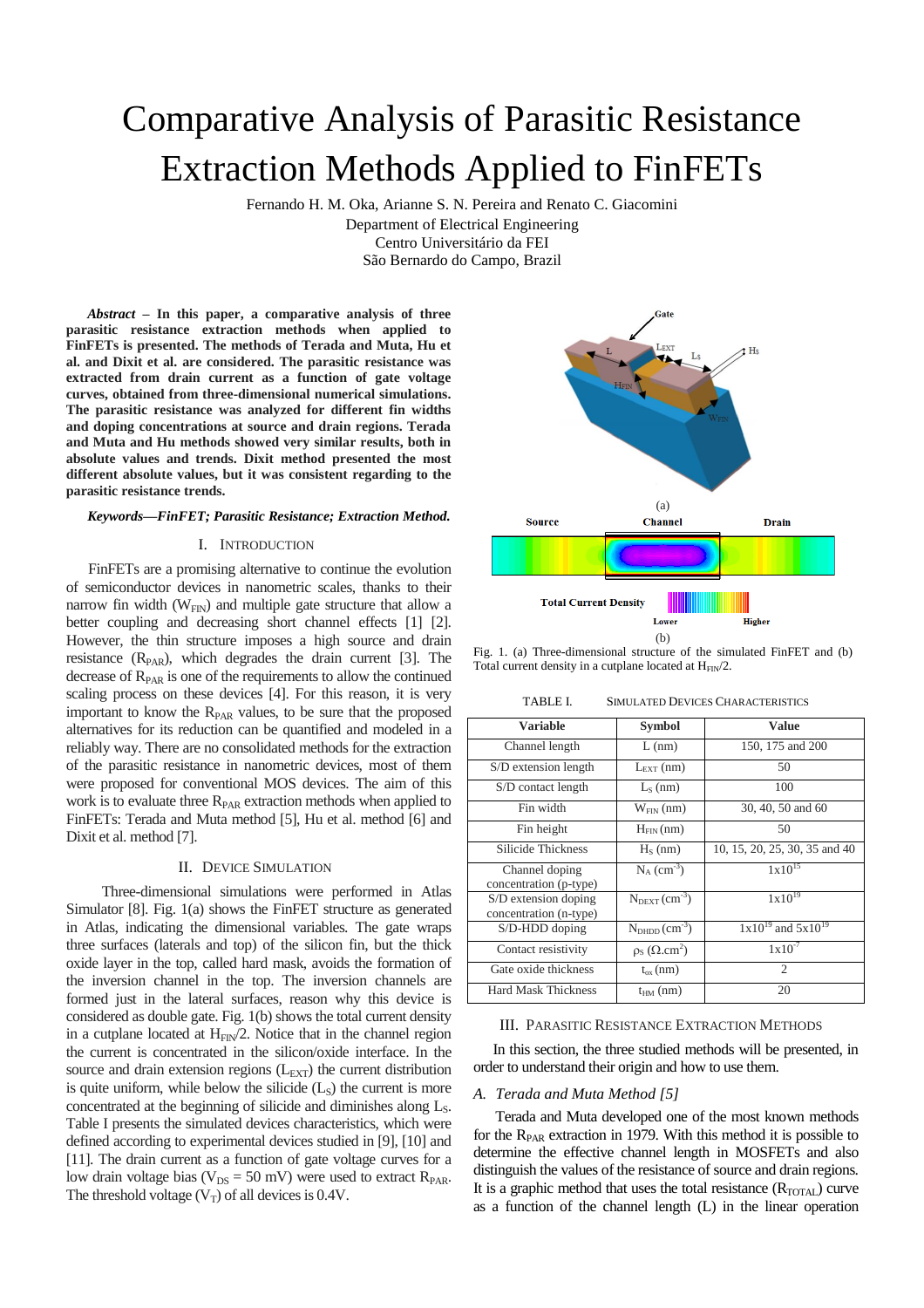region for gate biases above the threshold voltage. The  $R_{PAR}$  value is extracted at the point where the lines cross to each other, i.e. the only point independent of  $V_G$ , showing that the channel resistance was separated from source and drain resistance. Fig. 2 shows an example of extraction for a FinFET using this method.



Fig. 2. Example of  $R_{PAR}$  extraction method using Terada and Muta method.

# *B. Hu et al. Method [6]*

 Hu J. et al. proposed another method of extracting parasitic resistance, in 1987. For them, the  $R_{PAR}$  is dependent on the gate voltage. For this reason, two voltages  $V_{\text{G1}}$  and  $V_{\text{G2}}$  of the gate with very close values are used and for a given gate voltage  $V_{GX}$  two straight lines are obtained one for each voltage obtained through the equations  $(1)$  and  $(2)$ :

$$
V_{G1} = V_{GX} - \frac{\Delta V_G}{2} (1)
$$
  

$$
V_{G2} = V_{GX} + \frac{\Delta V_G}{2} (2)
$$

From these calculated voltages, an examination of  $R_{\text{TOTAL}}$  as a function L when operating in the linear region. Analogously to Terada and Muta method, the intersection between the two curves shows the  $R_{PAR}$  value obtained. The lower the value of  $V_G$ , the better the solution provided by this intersection lines. Fig. 3 presents an example of this method for a FinFET. The authors also declare that their method is valid for devices with Lightly Doped Drain (LDD) regions, unlike Terada and Muta method.



## *C. Dixit et al. Method [7]*

 In 2005, Dixit et al. proposed a method also known as first order exponential method. According to the authors, the methods mentioned above were unable to capture the source resistance and drain from the narrowing of these regions and the current conduction in different crystallographic planes. The method involves the analysis of an exponential curve adjusted to the

 $R_{\text{TOTAL}}$  curve as a function of gate voltage ( $V_G$ ) when the device operates in the linear region, generating the asymptote of the curve. For high  $V_G$  values,  $R_{\text{TOTAL}}$  becomes constant, becoming the value of  $R<sub>PAR</sub>$ . Fig.4 shows an example of extraction from this method for a FinFET, the parasitic resistance was extracted for  $V_G$  $= 5V.$ 



Fig. 4. Example of R<sub>PAR</sub> extraction method using Dixit et al. method.

#### IV. RESULTS AND DISCUSSION

 The first analysis was made for devices with the same doping concentration at the source and drain regions  $(N<sub>DEXT</sub>=N<sub>DHDD</sub>=1x10<sup>19</sup> cm<sup>-3</sup>)$  and  $W<sub>FIN</sub>=50nm$ . Using Terada and Muta method,  $V_G$  of 0.8; 0.9 and 1V for the calculation of  $R_{\text{TOTAL}}$ were used. The  $R_{PAR}$  values were obtained for different silicide thicknesses  $(H<sub>S</sub>)$ , as shown in Table II and Fig. 5. Notice that the  $R_{PAR}$  values decrease as  $H_S$  increases until  $H_S=30$ nm, due to the increase of the lateral contact area, i.e., the cross section of the silicide. For thicker silicide films, the path below the silicide becomes throttled, and  $R_{PAR}$  increases with  $H_S$  from this point.

TABLE II. R<sub>PAR</sub> VALUES FROM TERADA AND MUTA METHOD.

| $H_S$ [nm] | $R_{PAR}$ [ $k\Omega$ ] |
|------------|-------------------------|
| 10         | 7.947                   |
| 15         | 7.762                   |
| 20         | 7.630                   |
| 25         | 7.564                   |
| 30         | 7.564                   |
| 35         | 7.649                   |
|            | 7.858                   |



Fig. 5. R<sub>PAR</sub> x H<sub>s</sub> graphic obtained using Terada and Muta method.

 In the simulations using Hu method, for comparative purposes, we used the same gate polarizations, with "step"  $(\Delta V_G)$  equal to 0.1V. From the equation model provided by Hu, we obtained  $V_{\text{GI}}$ and  $V_{G2}$ . The obtained  $R_{PAR}$  values are shown in the table III and Fig.6.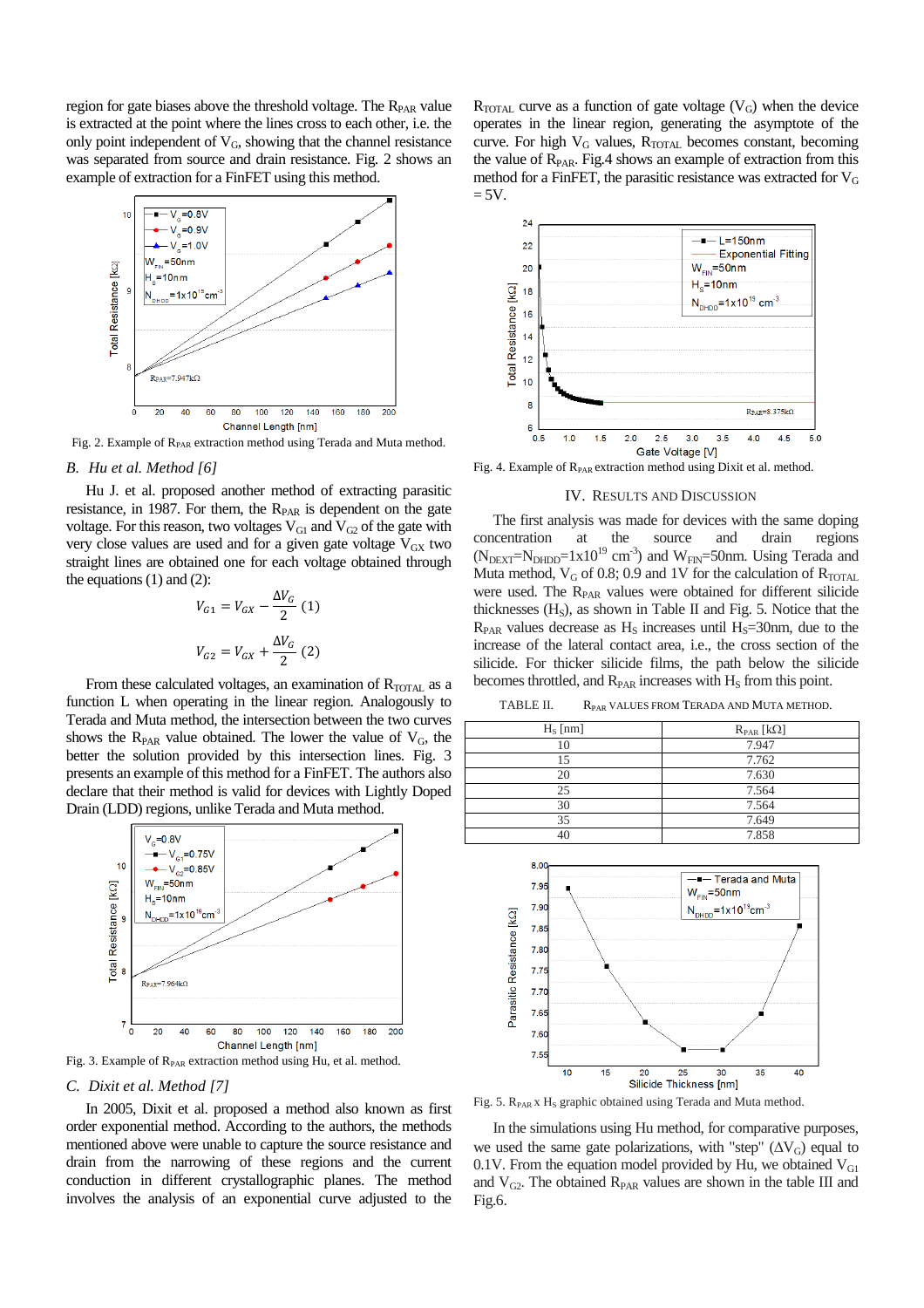| $H_s$ [nm] | $R_{PAR}$ [k $\Omega$ ] | $R_{PAR}$ [k $\Omega$ ] | $R_{PAR}$ [ $k\Omega$ ] |
|------------|-------------------------|-------------------------|-------------------------|
|            | $V_G=0.8V$              | $V_G=0.9V$              | $V_G=1.0V$              |
| 10         | 7.964                   | 7.940                   | 7.948                   |
| 15         | 7.777                   | 7.731                   | 7.738                   |
| 20         | 7.677                   | 7.627                   | 7.600                   |
| 25         | 7.584                   | 7.580                   | 7.562                   |
| 30         | 7.580                   | 7.554                   | 7.539                   |
| 35         | 7.664                   | 7.661                   | 7.629                   |
| 40         | 7.887                   | 7.853                   | 7.840                   |

TABLE III. R<sub>PAR</sub> VALUES OBTAINED USING HU METHOD.



 It can be seen that the results are very close to those obtained using Terada and Muta method, we can observe the same trend, varying more significantly for higher gate polarizations. In order to evaluate the reliability of Hu's method in LDD devices, simulations were performed for a device with such structure, with  $N_{\text{DHDD}} = 5 \times 10^{19} \text{cm}^{-3}$ . The results are shown in table IV and Fig.7. We can observe that the  $R_{PAR}$  behavior in LDD devices using the Hu method is very similar to that obtained in devices that do not have this structure.

TABLE IV. R<sub>PAR</sub> VALUES USING HU METHOD FOR LDD DEVICES.

| $H_S$ [nm] | $R_{PAR}$ [k $\Omega$ ] V <sub>G</sub> =0.9V |
|------------|----------------------------------------------|
| 10         | 6.677                                        |
| ۱۲,        | 6.540                                        |
| 20         | 6.436                                        |
| 25         | 6.375                                        |
| 30         | 6.368                                        |
| 35         | 6.420                                        |
|            | 6.580                                        |



Fig. 7.  $R_{PAR}$  x  $H_S$  using Hu method for LDD devices.

 For Dixit method, the results for different L are shown in table V and Fig. 8. It can be observed that the parasitic resistance has differences in the numeric values but the same trend of the previous studied methods. As the source and drain regions of the three devices has the same characteristics, the  $R_{PAR}$  values should be the same for the three channel lengths, with shows that the exponential adjust can add errors to  $R<sub>PAR</sub>$  values.

TABLE V. R<sub>PAR</sub> VALUES OBTAINED USING DIXIT METHOD.

|            | $R_{PAR}$ [k $\Omega$ ] | $R_{PAR}$ [k $\Omega$ ] | $R_{PAR}$ [k $\Omega$ ] |
|------------|-------------------------|-------------------------|-------------------------|
| $H_S$ [nm] | $L=150$ nm              | $L=175$ nm              | $L=200$ nm              |
| 10         | 8.375                   | 8.365                   | 8.444                   |
| 15         | 8.190                   | 8.269                   | 8.348                   |
| 20         | 8.061                   | 8.175                   | 8.300                   |
| 25         | 7.992                   | 8.071                   | 8.189                   |
| 30         | 7.990                   | 8.069                   | 8.148                   |
| 35         | 8.075                   | 8.154                   | 8.233                   |
| 40         | 8.285                   | 8.365                   | 8.444                   |





 Dixit also claims that the previous methods cannot extract precisely the value of the resistance for narrow fin devices. Therefore, for comparative purposes, simulations were performed for different  $W_{FIN}$  and  $H_S = 25$ nm, shown in table VI. We can observe that the value of  $R<sub>PAR</sub>$  varies significantly, decreasing with  $W_{\text{FIN}}$  increase, which was expected as the source and drain areas become lower.

TABLE VI. R<sub>PAR</sub> VALUES OBTAINED USING DIXIT METHOD FOR DIFFERENT W<sub>FIN</sub> VALUES.

| $W_{FIN}[nm]$ | $R_{\text{PAR}}$ [k $\Omega$ ]<br>$L=150$ nm | $R_{\text{PAR}}$ [k $\Omega$ ]<br>$L=175$ nm | $R_{PAR}$ [ $k\Omega$ ]<br>$L=200$ nm |
|---------------|----------------------------------------------|----------------------------------------------|---------------------------------------|
| 30            | 13.355                                       | 13.525                                       | 13.695                                |
| 40            | 10.334                                       | 10.516                                       | 10.688                                |
| 50            | 7.992                                        | 8.071                                        | 8.189                                 |
| 60            | 7.318                                        | 7.484                                        | 7.649                                 |

 Fig. 9 shows the comparison obtained from the different methods, for structures without LDD (9a). We can observe the same trend in all of them, with greater variation obtained in Dixit method. This difference is probably due to differences in the application method, since we are dealing with linear extrapolations and exponential curves. To verify the affirmation about LDD devices in Hu's article, in Fig. 9b and Table VII the  $R_{PAR}$  values were also extracted from Terada and Muta and Dixit methods. It is noted that all three methods gave similar results. Hence, the use of LDD devices does not invalidate Terada and Muta method in these devices. The obtained results show that even for LDD devices the value of R<sub>PAR</sub> obtained using Terada and Muta method shows a very similar behavior of Hu method, where R<sub>PAR</sub> x H<sub>S</sub> curves are overlapping. Dixit method shows a similar tendency to the previous simulation, having lower  $R_{PAR}$  values.

TABLE VII. R<sub>PAR</sub> VALUE OBTAINED USING TERADA AND MUTA METHOD AND DIXIT METHOD IN LDD DEVICES.

| $H_s$ | $R_{PAR}$ [k $\Omega$ ] Terada and<br>Muta | $R_{PAR}$ [k $\Omega$ ] Dixit<br>$L=175$ nm |
|-------|--------------------------------------------|---------------------------------------------|
| 10    | 6.682                                      | 7.807                                       |
| 15    | 6.544                                      | 7.668                                       |
| 20    | 6.438                                      | 7.566                                       |
| 25    | 6.380                                      | 7.505                                       |
| 30    | 6.368                                      | 7.493                                       |
| 35    | 6.422                                      | 7.547                                       |
| 40    | 6.581                                      | 7.711                                       |